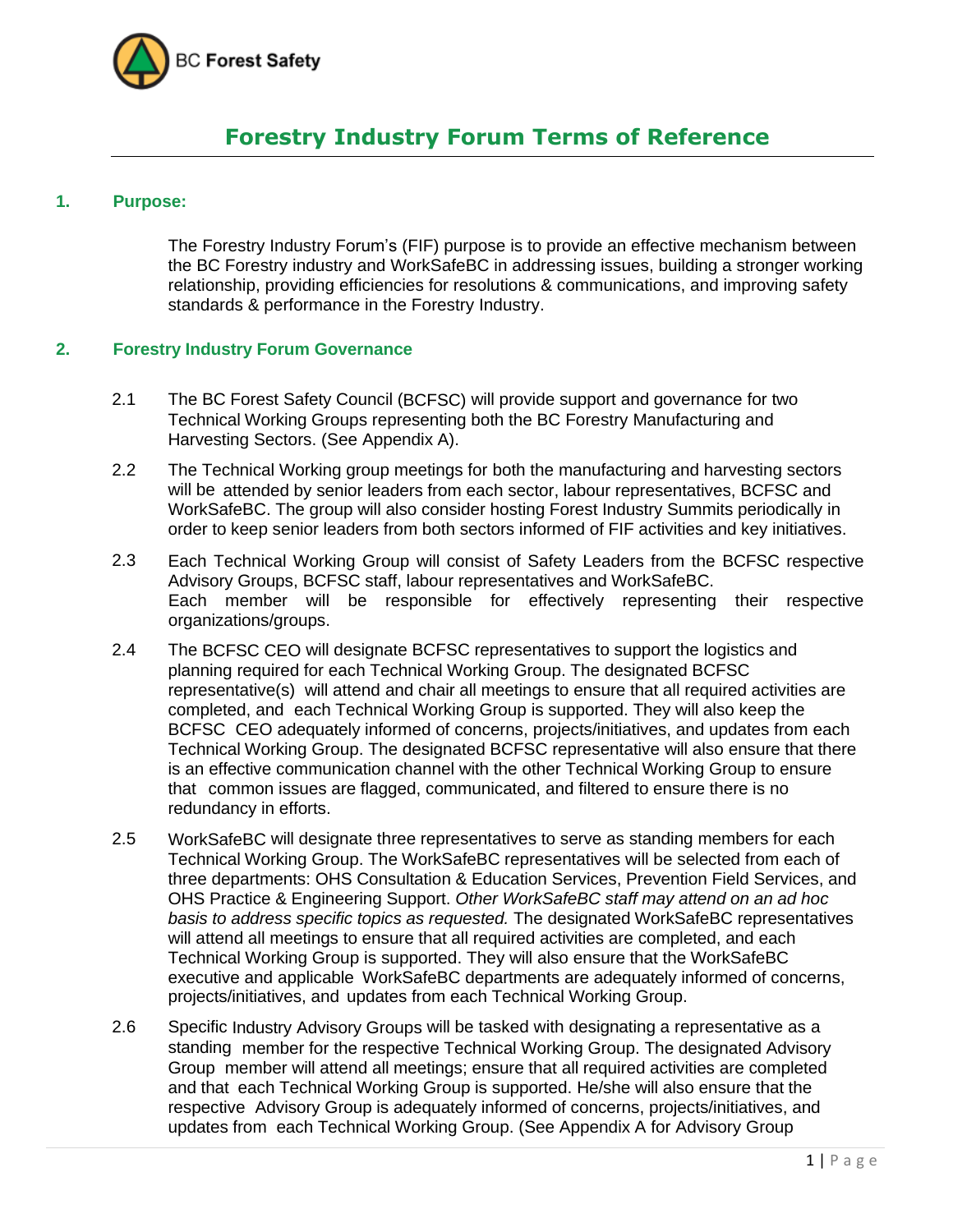

members and related representation).

- 2.7 Each Technical Working Group (Manufacturing Working Group and Harvesting Working Group) will have three primary areas of focus:
	- Current and Emerging Issues,
	- Risk Reduction, and
	- Regulation
- 2.8 Additional guests and/or stakeholders may be invited to attend a meeting to provide additional information or engage in discussion for specific agenda items.
- 2.9 Each Technical Working Group member will attend meetings or will send delegates on their behalf.
- 2.10 As needed, smaller project focused groups may be organized to facilitate the implementation of initiatives arising from the Technical Working Groups.

#### **3. Standards of Conduct**

All Technical Working Group members and Observers agree to operate consistent with the following guidelines:

- Conduct themselves in a courteous, respectful manner,
- Act in good faith,
- Listen actively to the range of perspectives,
- Be given opportunities to speak,
- Provide others with fair opportunities to express their views,
- Ask for clarification if unclear, and
- Accept the concerns, views and objectives of others at face value, and acknowledge them as valid for consideration.

### **4. Logistics / Meeting Times / Dates:**

- 4.1 **Schedule** Technical Working Group meetings will occur at least quarterly and accommodate attendance from all members.
- 4.2 **Preparation:** The BCFSC will coordinate the scheduling and preparation activities for each Technical Working Group meeting and will send out a request for agenda items three weeks prior to each meeting. The BCFSC will distribute the agenda, action items and related information a minimum of 10 working days prior to the meeting. BSFSC will maintain a Technical Working Group page on the BCFSC website that will host all key information and resources.
- 4.3 **Format:** Meetings will be conducted in person, face to face or via or electronic format.
- 4.4 **Attendees/Delegates:** Must be prepared to effectively communicate with the group, both provide and take away key information/learnings as needed.
- 4.5 **Timing:** Technical Working Group Meetings will be held at a consistent day and time of each quarter or as determined by group members via poll, to allow for maximum participation. It is expected that each member of the team shows up to the meeting on time and adequately prepared.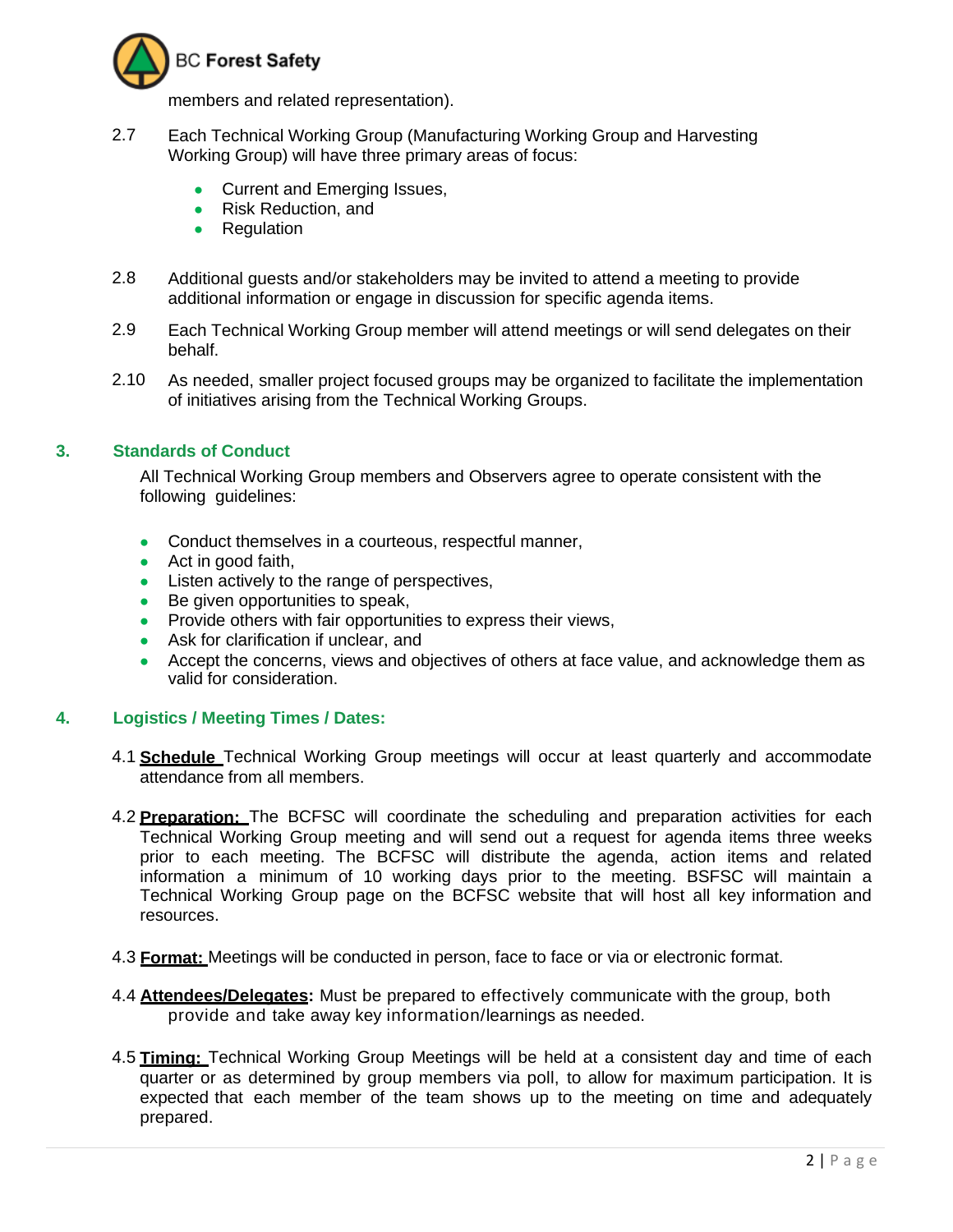

When executed, Manufacturing and Harvesting Summits will be scheduled to align with:

- activities in their respective Technical Working Group, and
- planning activities for WSBC's High Risk Strategy.

4.6 **Record Keeping:** The BCFSC chair will track action items and distribute them within two weeks following the meetings.

#### **5. Meeting Structure**

5.1. **Agenda:** Each meeting will follow an established agenda. This agenda will be set prior to each meeting and will, at a minimum, consist of the following items:

- o Action Items Review o Project updates
	- o Emerging Issues

o WSBC High Risk Strategy

- o Current Issues
- o Risk Reduction
- o Regulation
- o WSBC Orders
- 5.2. **Action Items:**
	- Action items generated from the Technical Working Group will be captured, assigned, tracked and status relayed as part of each meeting.
	- Dates, actions and status will be tracked and relayed to the Technical Working Group. This process is important as it helps solidify responsibilities and ensures that actions are completed.
	- An updated action item list will be made available to each Technical Working Group prior to each meeting. This updated list will be the basis for the discussion as noted in the agenda.

#### 5.3 **Project updates**

Where the Technical Working Group(s) take on specific projects, the project lead(s) will provide an update at the Technical Working Group quarterly meetings advising on progress.

| Associated Information                      | <i><u><b>Location</b></u></i> |
|---------------------------------------------|-------------------------------|
| Appendix A: Technical Working Group Members | Page 4                        |

V6 July 6, 2021